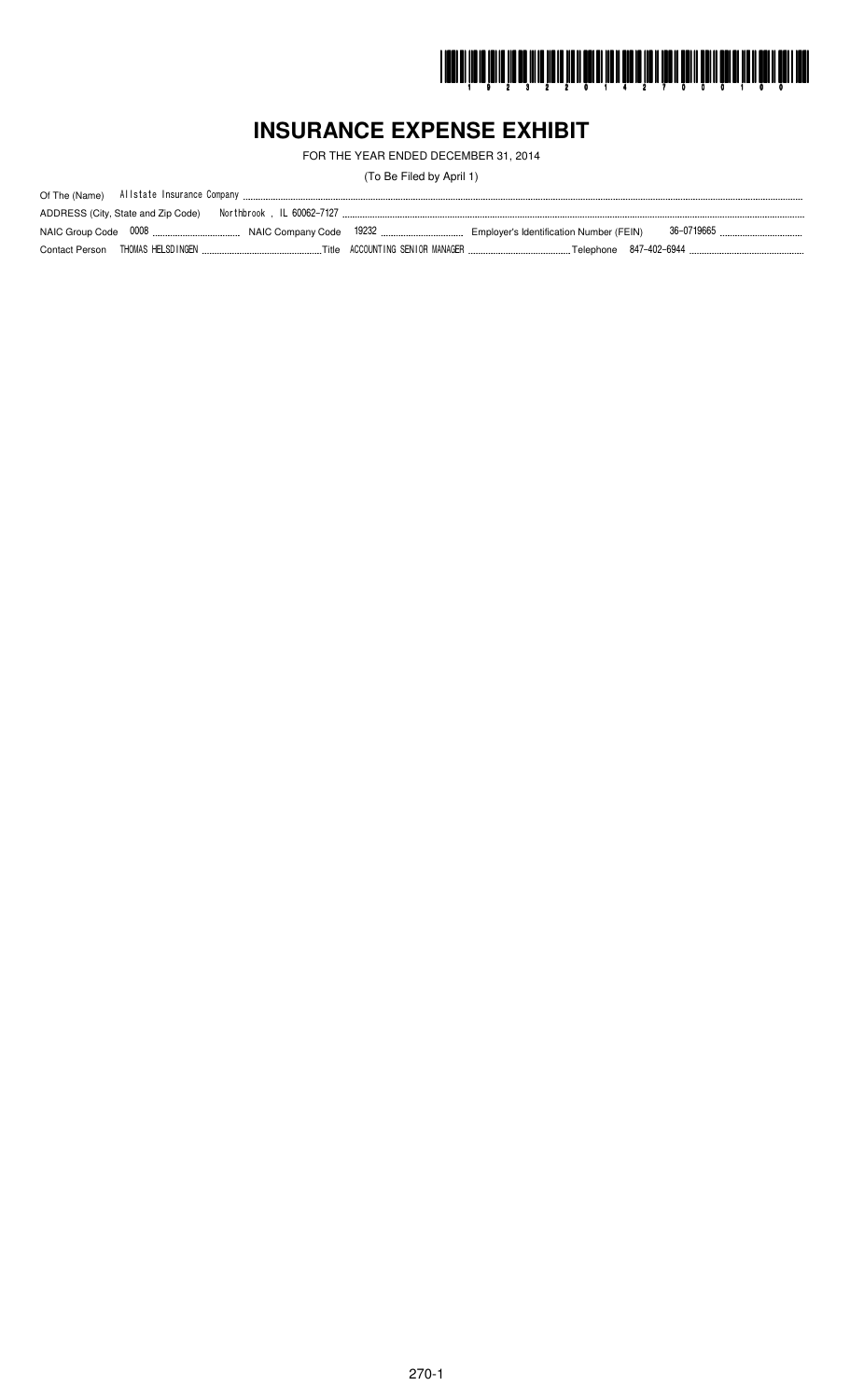# **INTERROGATORIES**

| 1.  | Change in reserve for deferred maternity and other similar benefits are reflected in:                                                       |                   |
|-----|---------------------------------------------------------------------------------------------------------------------------------------------|-------------------|
|     |                                                                                                                                             |                   |
|     |                                                                                                                                             |                   |
|     |                                                                                                                                             | $\lceil X \rceil$ |
| 2.  | Indicate amounts received from securities subject to proration for federal tax purposes. Report amounts in whole dollars only:              |                   |
|     |                                                                                                                                             |                   |
|     |                                                                                                                                             |                   |
|     |                                                                                                                                             |                   |
|     |                                                                                                                                             |                   |
|     |                                                                                                                                             |                   |
| 3.  | Indicate amounts shown in the Annual Statement for the following items. Report amounts in whole dollars only:                               |                   |
|     |                                                                                                                                             |                   |
|     |                                                                                                                                             |                   |
| 4.1 | The information provided in the Insurance Expense Exhibit will be used by many persons to estimate the allocation of expenses and profit to | Yes [ ] No [ X ]  |
| 4.2 |                                                                                                                                             |                   |
|     | Statement may be attached.                                                                                                                  |                   |
| 4.3 | If yes, explain:                                                                                                                            |                   |

The Miscellaneous taxes unassigned reflected on Parts II and III are tax expenses that were incurred in states and provinces where Allstate Insurance Company is licensed but does not write any business.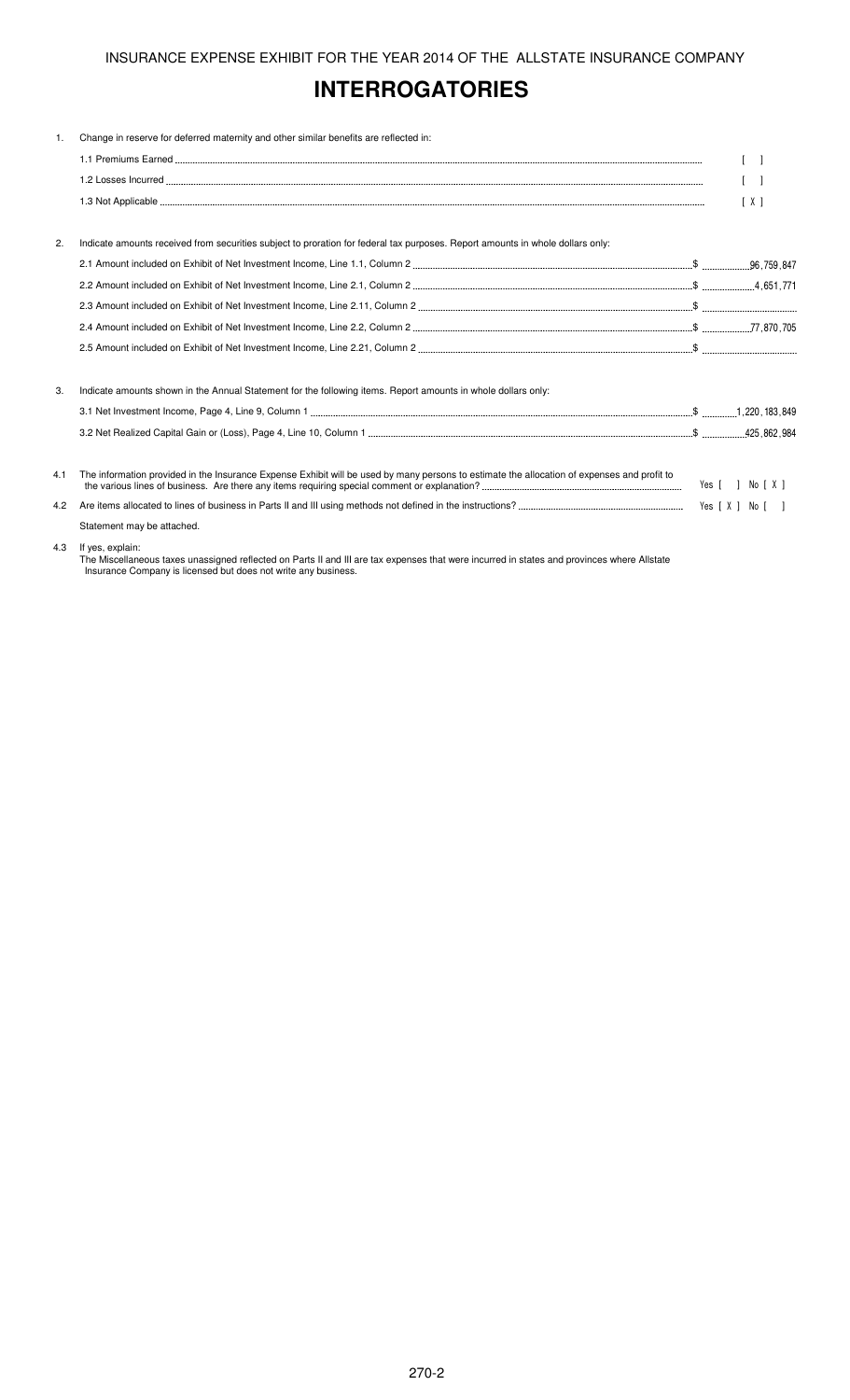# **PART I - ALLOCATION TO EXPENSE GROUPS**

|       |                                            |                 | (000 OMITTED)                        |                                    |                                         |                                 |                                                       |
|-------|--------------------------------------------|-----------------|--------------------------------------|------------------------------------|-----------------------------------------|---------------------------------|-------------------------------------------------------|
|       |                                            | 1               |                                      | <b>Other Underwriting Expenses</b> |                                         | 5                               | 6                                                     |
|       |                                            |                 | $\overline{2}$<br>Acquisition, Field |                                    | 4                                       |                                 |                                                       |
|       |                                            |                 | Supervision and                      |                                    |                                         |                                 |                                                       |
|       |                                            | Loss Adjustment | Collection                           | General                            | Taxes, Licenses                         | Investment                      |                                                       |
|       | <b>Operating Expense Classifications</b>   | Expense         | Expenses                             | Expenses                           | and Fees                                | Expenses                        | <b>Total Expenses</b>                                 |
| 1.    | Claim adjustment services:                 |                 |                                      |                                    |                                         |                                 |                                                       |
|       |                                            |                 |                                      |                                    |                                         |                                 | _______________________293 , 519                      |
|       |                                            |                 |                                      |                                    |                                         |                                 |                                                       |
|       |                                            |                 |                                      |                                    |                                         |                                 |                                                       |
|       |                                            |                 |                                      | ________________________________   | <br> ---------------------------------- |                                 |                                                       |
|       | 1.4 Net claim adjustment services (Lines   |                 |                                      |                                    |                                         |                                 |                                                       |
|       |                                            |                 |                                      |                                    |                                         |                                 |                                                       |
| 2.    | Commission and brokerage:                  |                 |                                      |                                    |                                         |                                 |                                                       |
|       |                                            |                 |                                      |                                    |                                         |                                 |                                                       |
|       | 2.2 Reinsurance assumed excluding          |                 |                                      |                                    |                                         |                                 |                                                       |
|       |                                            |                 |                                      |                                    |                                         |                                 |                                                       |
|       | 2.3 Reinsurance ceded excluding            |                 |                                      |                                    |                                         |                                 |                                                       |
|       |                                            |                 |                                      |                                    |                                         |                                 |                                                       |
|       |                                            |                 |                                      |                                    |                                         |                                 |                                                       |
|       |                                            |                 |                                      |                                    |                                         |                                 |                                                       |
|       |                                            |                 |                                      |                                    |                                         |                                 |                                                       |
|       |                                            |                 |                                      |                                    |                                         |                                 | <br> ----------------------------------               |
|       |                                            |                 |                                      |                                    |                                         |                                 | __________________________                            |
|       | 2.8 Net commission and brokerage (Lines    |                 |                                      |                                    |                                         |                                 |                                                       |
|       |                                            |                 |                                      |                                    |                                         |                                 |                                                       |
| 3.    |                                            |                 |                                      |                                    |                                         |                                 |                                                       |
|       |                                            |                 |                                      |                                    |                                         |                                 | $\begin{array}{ccc} \hline \ 1 & 893.438 \end{array}$ |
| 4.    |                                            |                 |                                      |                                    |                                         |                                 |                                                       |
| 5.    |                                            |                 | $\sim$ 72                            |                                    |                                         |                                 |                                                       |
| 6.    |                                            |                 |                                      |                                    |                                         |                                 |                                                       |
| 7.    |                                            |                 |                                      |                                    |                                         |                                 |                                                       |
|       |                                            |                 |                                      |                                    |                                         |                                 |                                                       |
| 8.    | Salary related items:                      |                 |                                      |                                    |                                         |                                 |                                                       |
|       |                                            |                 |                                      |                                    |                                         |                                 |                                                       |
|       |                                            |                 |                                      |                                    |                                         |                                 |                                                       |
| 9.    |                                            |                 | $\boxed{\qquad 127,873}$             | 85,973                             |                                         | 7.515                           | 1.1.1.405, 562                                        |
| 10.   |                                            |                 |                                      | 2,107                              |                                         |                                 | 4,964                                                 |
|       |                                            |                 |                                      |                                    |                                         |                                 |                                                       |
| 11.   |                                            |                 | --------------------------------     |                                    |                                         | ------------------------------  | ----------------------------                          |
| 12.   |                                            |                 | _____________________22 ,946         |                                    |                                         | 955                             | 132,098                                               |
| 13.   |                                            |                 | $\frac{1}{28}$ , 943                 | 58,413                             |                                         |                                 |                                                       |
| 14.   |                                            |                 | 11,658                               | .64,388<br>.                       |                                         | 574                             | 85,589<br>.                                           |
| 15.   | Cost or depreciation of EDP equipment      |                 |                                      |                                    |                                         |                                 |                                                       |
|       |                                            |                 |                                      |                                    |                                         |                                 | 230,695                                               |
| 16.   |                                            |                 | .2,912                               | .22,844<br>.                       | ------------------------------          | 3.116                           | 35,926                                                |
|       |                                            |                 |                                      |                                    |                                         |                                 |                                                       |
| 17.   | Postage, telephone and telegraph,          | .46,277         |                                      | 113,424                            |                                         | .418                            | 181,830                                               |
|       |                                            |                 |                                      |                                    |                                         |                                 |                                                       |
| 18.   |                                            | .677            | .924                                 | .26,088                            |                                         |                                 | 34,924                                                |
| 19.   |                                            |                 | 1,583,344                            | 1,304,666                          |                                         | 64,000<br>.                     | .4,582,921                                            |
| 20.   | Taxes, licenses and fees:                  |                 |                                      |                                    |                                         |                                 |                                                       |
|       | 20.1 State and local insurance taxes       |                 |                                      |                                    |                                         |                                 |                                                       |
|       | deducting guaranty association             |                 |                                      |                                    |                                         |                                 |                                                       |
|       |                                            |                 |                                      |                                    |                                         |                                 |                                                       |
|       |                                            |                 |                                      |                                    |                                         |                                 | .632,540<br>.                                         |
|       | 20.2 Insurance department licenses and     |                 |                                      |                                    |                                         |                                 |                                                       |
|       |                                            |                 |                                      |                                    | .24,209                                 | _______________________________ | 24,209                                                |
|       | 20.3 Gross quaranty association            |                 |                                      |                                    |                                         |                                 |                                                       |
|       |                                            |                 |                                      |                                    |                                         |                                 | $\boxed{\qquad \qquad }$ (2,179)                      |
|       | 20.4 All other (excluding Federal and      |                 |                                      |                                    |                                         |                                 |                                                       |
|       |                                            |                 |                                      |                                    |                                         |                                 |                                                       |
|       | 20.5 Total taxes, licenses and fees (Lines |                 |                                      |                                    |                                         |                                 |                                                       |
|       |                                            |                 |                                      |                                    |                                         |                                 |                                                       |
| 21.   |                                            |                 |                                      |                                    |                                         | 27.737                          |                                                       |
| 22.   |                                            |                 |                                      |                                    |                                         | 1,022                           | 1,022                                                 |
| 23.   |                                            |                 |                                      |                                    |                                         | XX                              | <b>XXX</b>                                            |
|       |                                            |                 |                                      |                                    |                                         |                                 |                                                       |
| 24.   | Aggregate write-ins for miscellaneous      | 474,479         | 123,664                              | 336, 163                           |                                         | 6,741                           | 941,047                                               |
|       | operating expenses                         |                 |                                      |                                    |                                         |                                 |                                                       |
| 25.   | TOTAL EXPENSES INCURRED                    | 2,838,605       | 4,684,590                            | 1,640,829                          | 683,224                                 | 99,500                          | 9,946,748                                             |
|       | <b>DETAILS OF WRITE-INS</b>                |                 |                                      |                                    |                                         |                                 |                                                       |
| 2401. |                                            |                 | 156 , 481                            | 292, 188<br>.                      |                                         | 14,418                          | 949,573                                               |
| 2402. |                                            |                 | $\ldots$ 49,333                      |                                    |                                         | $\sim(7,677)$                   | 41,795                                                |
|       |                                            |                 |                                      |                                    |                                         |                                 |                                                       |
| 2403. |                                            |                 | --------------------------------     |                                    |                                         |                                 |                                                       |
| 2498. | Summary of remaining write-ins for Line    |                 |                                      |                                    |                                         |                                 |                                                       |
|       |                                            |                 |                                      |                                    |                                         |                                 | $\frac{1}{2}$ (76,976)                                |
| 2499. | Totals (Lines 2401 through 2403 plus       |                 |                                      |                                    |                                         |                                 |                                                       |
|       | 2498)(Line 24 above)                       | 474,479         | 123,664                              | 336, 163                           |                                         | 6,741                           | 941,047                                               |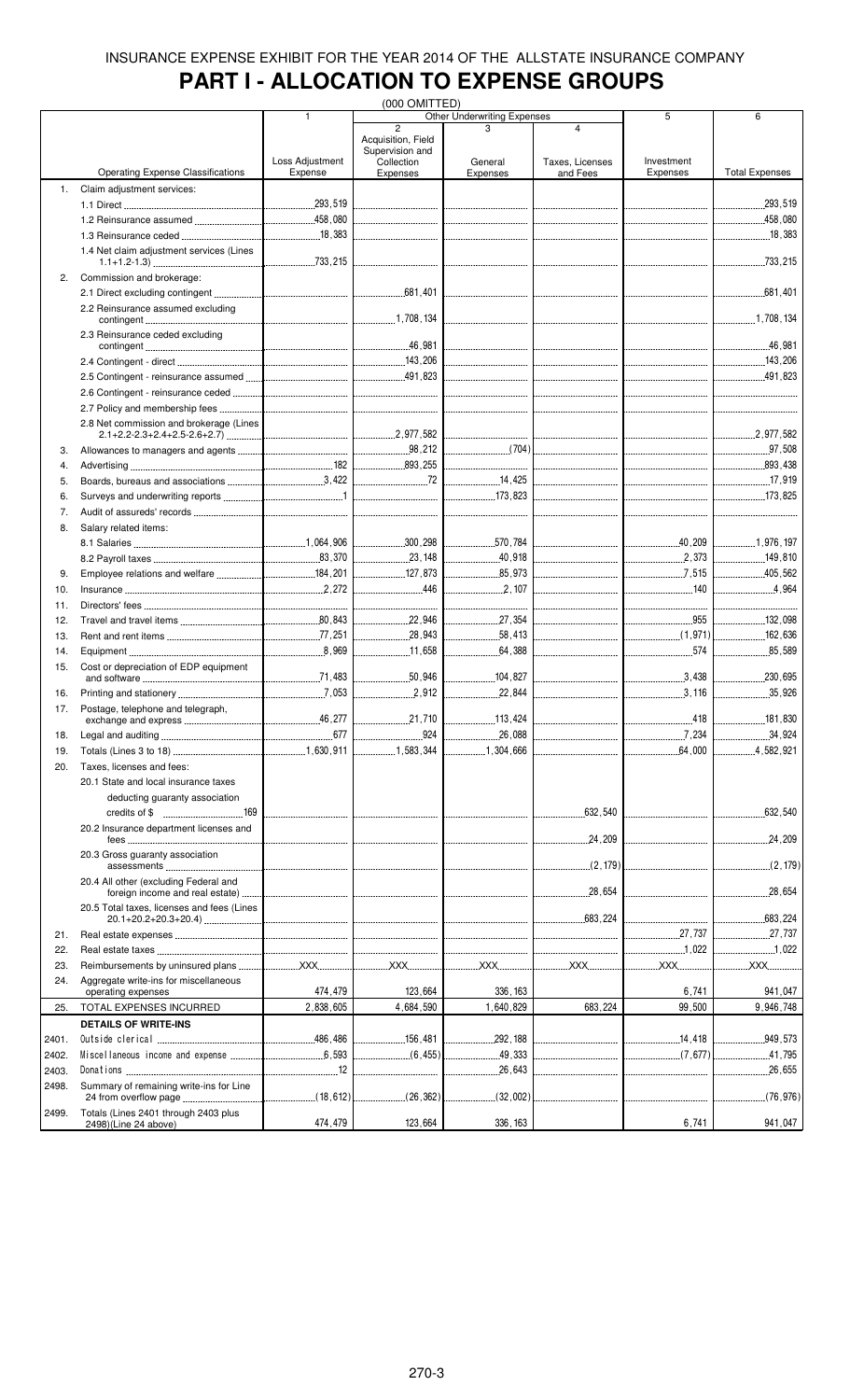### **PART II - ALLOCATION TO LINES OF BUSINESS NET OF REINSURANCE**

PREMIUMS, LOSSES, EXPENSES, RESERVES AND PROFITS AND PERCENTAGES TO PREMIUMS EARNED FOR BUSINESS NET OF REINSURANCE

|            |                                                     |                         |                     |                        |                        |                  | ו שם ה וועוט טטטו<br><b>Loss Adiustment Expense</b> |                        |                    |                                         |              |                                          |              |                          |            |                                       |                 |                                               |            |                         |            |                  |              |
|------------|-----------------------------------------------------|-------------------------|---------------------|------------------------|------------------------|------------------|-----------------------------------------------------|------------------------|--------------------|-----------------------------------------|--------------|------------------------------------------|--------------|--------------------------|------------|---------------------------------------|-----------------|-----------------------------------------------|------------|-------------------------|------------|------------------|--------------|
|            |                                                     |                         |                     |                        |                        |                  |                                                     |                        |                    |                                         |              |                                          |              |                          |            |                                       |                 | <b>Loss Adiustment Expense</b>                |            |                         |            |                  |              |
|            |                                                     | <b>Premiums Written</b> |                     | Premiums Earned        |                        | Dividends to     |                                                     |                        |                    |                                         |              |                                          |              |                          |            |                                       |                 |                                               |            | <b>Unearned Premium</b> |            |                  |              |
|            |                                                     | (Pg. 8, Pt. 1B,         |                     | (Pg. 6, Pt. 1,         |                        | Policyholders    |                                                     | <b>Incurred Loss</b>   |                    | Defense and Cost                        |              |                                          |              | <b>Unpaid Losses</b>     |            | Defense and Cost                      |                 |                                               |            | Reserves                |            |                  |              |
|            |                                                     | Col. 6)                 |                     | Col. 4)                |                        | (Pg. 4, Line 17) |                                                     | (Pg. 9, Pt. 2, Col. 7) |                    | <b>Containment Expenses</b><br>Incurred |              | Adjusting and Other<br>Expenses Incurred |              | (Pg. 10, Pt. 2A, Col. 8) |            | <b>Containment Expenses</b><br>Unpaid |                 | Adiusting and Other<br><b>Expenses Unpaid</b> |            | (Pg. 7, Pt. 1A, Col. 5) |            | Agents' Balances |              |
|            |                                                     |                         |                     |                        |                        |                  |                                                     |                        |                    |                                         |              |                                          |              |                          |            |                                       |                 |                                               |            |                         |            |                  |              |
|            |                                                     |                         | $\overline{2}$      | $\mathbf{3}$<br>Amount | $\overline{4}$<br>$\%$ | -5<br>Amount     | 6<br>$\frac{1}{2}$                                  |                        | 8<br>$\frac{1}{2}$ | 9<br>Amount                             | 10           | 11                                       | 12           | 13                       | 14<br>$\%$ | 15<br>Amount                          | 16<br>$\%$      | 17<br>Amount                                  | 18<br>$\%$ | 19<br>Amount            | 20<br>$\%$ | 21<br>Amount     | 22<br>$\%$   |
|            |                                                     | Amount                  | %                   |                        | 100.0                  |                  |                                                     | Amount<br>18.929       | .59.7              | 942                                     | $\%$<br>.3.0 | Amount<br>1.567                          | $\%$<br>.4.9 | Amount<br>9.672          | .30.5      | .1.993                                | .6.3            | 694                                           | .2.2       |                         | .55.7      | 5.439            | .17.1        |
|            | Fire                                                | .32,806                 | .XXX.               | .31,723                |                        |                  |                                                     |                        |                    |                                         |              |                                          |              |                          |            |                                       |                 |                                               |            | .17,685                 |            |                  |              |
| 2.1        | Allied Lines                                        | 2,722                   | .XXX.               | 2,734                  | 100.0                  |                  |                                                     |                        | 0.0                | (19)                                    | (0.7)        | 65                                       | 2.4          | .915                     | .33.4      | .50                                   | .1.8            | 560                                           | 20.5       | .1.343                  | 49.1       | .452             | 16.5         |
| 2.2        | Multiple Peril Crop                                 |                         | $\overline{X}$ XXX. |                        | 100.0                  |                  |                                                     |                        |                    |                                         |              |                                          |              |                          |            |                                       |                 |                                               |            |                         |            |                  |              |
| 2.3        | Federal Flood.                                      |                         | <b>XXX</b>          |                        | 100.0                  |                  |                                                     |                        |                    |                                         |              | (3, 599)                                 |              |                          |            |                                       |                 | 1.658                                         |            |                         |            | (1,838)          |              |
| 2.4        | Private crop.                                       |                         | XXX.                |                        | 100.0                  |                  |                                                     |                        |                    |                                         |              |                                          |              |                          |            |                                       |                 |                                               |            |                         |            |                  |              |
| 3.         | Farmowners Multiple Peril                           |                         | .XXX.               |                        | 100.0                  |                  |                                                     |                        |                    |                                         |              |                                          |              |                          |            |                                       |                 |                                               |            |                         |            |                  |              |
| 4.         | Homeowners Multiple Peril                           | 6,984,174               | $\mathsf{XXX}$ .    | .6,830,671             | .100.0                 |                  |                                                     | 3.531.909              | .51.7              | .110.081                                | .1.6         | .515.801                                 | .7.6         | .1.455.669               | .21.3      | .174.735                              | .2.6            | 134.788                                       | 2.0        | .3,822,145              | .56.0      | 1, 157, 878      | .17.0        |
| 5.1        | Commercial Multiple Peril (Non-                     |                         |                     |                        |                        |                  |                                                     |                        |                    |                                         |              |                                          |              |                          |            |                                       |                 |                                               |            |                         |            |                  |              |
|            | Liability Portion)                                  | 533,762                 | XXX                 | .525,560               | 100.0                  |                  |                                                     | 283,001                | 53.8               | .7.331                                  | 1.4          | 43.946                                   | 8.4          | 95.988                   | 18.3       | .5,181                                | 1.0             | 14,080                                        | .2.7       | 283,850                 | 54.0       | 88.516           | 16.8         |
| 5.2        | Commercial Multiple Peril (Liability                |                         |                     |                        |                        |                  |                                                     |                        |                    |                                         |              |                                          |              |                          |            |                                       |                 |                                               |            |                         |            |                  |              |
|            | Portion).                                           | 142,468                 | .XXX.               | .139,936               | 100.0                  |                  |                                                     | .61,453                | .43.9              | (3,833)                                 | (2.7)        | .6,734                                   | .4.8         | 227,762                  | 162.8      | 58,938                                | .42.1           | .15, 165                                      | .10.8      | .73,577                 | .52.6      | .23,626          | .16.9        |
| 6.         | Mortgage Guaranty                                   |                         | $\overline{X}$ XXX. |                        | 100.0                  |                  |                                                     |                        |                    |                                         |              |                                          |              |                          |            |                                       |                 |                                               |            |                         |            |                  |              |
| 8.         | Ocean Marine                                        | .5,246                  | XXX.                | .5,206                 | 100.0                  |                  |                                                     | .1,831                 | 35.2               | .11                                     | .0.2         | 486                                      | .9.3         | 932                      | .17.9      | .66                                   | .1.3            | .80                                           | .1.5       | 2,358                   | 45.3       | .870             | .16.7        |
| -9         | <b>Inland Marine</b>                                | 191.887                 | XXX.                | 189.636                | .100.0                 |                  |                                                     | 67.943                 | .35.8              | .1.967                                  | .1.0         | .12,083                                  | 6.4          | 15,535                   | .8.2       | .648                                  | 0.3             | .3,671                                        | .1.9       | 95,203                  | .50.2      | 31.833           | .16.8        |
| 10.        | <b>Financial Guaranty</b>                           |                         | $\mathsf{XXX}$      |                        | 100.0                  |                  |                                                     |                        |                    |                                         |              |                                          |              |                          |            |                                       |                 |                                               |            |                         |            |                  |              |
| 11.        | Medical Professional Liability                      |                         | .XXX.               |                        | 100.0                  |                  |                                                     | .55                    |                    | .46                                     |              |                                          |              | .45                      |            | $\overline{4}$                        |                 |                                               |            |                         |            |                  |              |
| 12.        | Earthquake                                          | .3.306                  | XXX.                | .3.008                 | .100.0                 |                  |                                                     | 563                    | .18.7              | 91                                      | .3.0         | .415                                     | .13.8        | .130                     | 4.3        | 5                                     | .0.2            | 99                                            | 3.3        | .1.779                  | .59.1      | 549              | .18.2        |
| 13.        | Group A&H (See Interrogatory 1)                     |                         | .XXX.               |                        | 100.0                  |                  |                                                     |                        |                    |                                         |              |                                          |              |                          |            |                                       |                 |                                               |            |                         |            |                  |              |
| 14.        | Credit A&H                                          |                         | .XXX.               |                        | 100.0                  |                  |                                                     |                        |                    |                                         |              |                                          |              | .234                     |            |                                       |                 |                                               |            |                         |            |                  |              |
| 15.        | Other A&H (See Interrogatory 1)                     |                         | .XXX.               |                        | 100.0                  |                  |                                                     |                        |                    |                                         |              |                                          |              |                          |            |                                       |                 |                                               |            |                         |            |                  |              |
| 16.        | Workers' Compensation                               | .796                    | XXX.                | .796                   | 100.0                  | (1)              | (0.1)                                               | (2,019)                | (253.8)            | .556                                    | 69.8         | .478                                     | 60.1         | 88,442                   | 11, 115.5  | .5,116                                | .643.0          | .4,710                                        | .592.0     | (687)                   | (86.3)     | 132              | 16.6         |
| 17.1       | Other Liability - Occurrence                        | .278,852                | XXX.                | 275,853                | 100.0                  |                  |                                                     | 221,018                | .80.1              | 13,743                                  | 5.0          | .9,408                                   | 3.4          | 893,845                  | .324.0     | 76,423                                | .27.7           | 26,378                                        | .9.6       | 138,918                 | 50.4       | 46,260           | 16.8         |
| 17.2       | Other Liability - Claims-Made                       |                         | XXX.                |                        | 100.0                  |                  |                                                     |                        |                    |                                         |              |                                          |              |                          |            |                                       |                 |                                               |            |                         |            |                  |              |
| 17.3       | Excess Workers' Compensation                        |                         | XXX.                |                        | 100.0                  |                  |                                                     |                        |                    |                                         |              |                                          |              |                          |            |                                       |                 |                                               |            |                         |            |                  |              |
| 18.        | Products Liability                                  | 1.349                   | XXX.                | 1.307                  | 100.0                  |                  |                                                     | .28.261                | .2.161.8           | .15.337                                 | 1, 173.2     | .9.190                                   | .703.0       | .870,216                 | 66.567.1   | .168.111                              | 12.859.7        | .40,656                                       | .3.110.0   | .219                    | .16.7      | .224             | .17.1        |
| 19.1, 19.2 | Private Passenger Auto Liability                    | 10,356,510              | .XXX.               | 10,218,999             | 100.0                  |                  |                                                     | 6,448,415              | 63.1               | .566,334                                | .5.5         | 876.130                                  | .8.6         | 7,275,927                | .71.2      | 1,742,404                             | .17.1           | .704,459                                      | .6.9       | 2,798,024               | .27.4      | 1,718,045        | .16.8        |
| 19.3, 19.4 | <b>Commercial Auto Liability</b>                    | .240, 310               | XXX.                | .232,592               | 100.0                  |                  |                                                     | 132, 110               | 56.8               | .5.173                                  | .2.2         | .14,050                                  | .6.0         | .270,088                 | .116.1     | .26.364                               | .11.3           | .15,022                                       | 6.5        | 124,798                 | .53.7      | .39,836          | .17.1        |
| 21.1       | Private Passenger Auto Physical                     |                         |                     |                        |                        |                  |                                                     |                        |                    |                                         |              |                                          |              |                          |            |                                       |                 |                                               |            |                         |            |                  |              |
|            | Damage.                                             | .7,588,436              | .XXX.               | .7.429.449             | 100.0                  |                  |                                                     | .3,988,578             | 53.7               | .15,063                                 | .0.2         | .609,882                                 | .8.2         | 144,472                  | 1.9        | .21,049                               | .0.3            | .60, 233                                      | 0.8        | .2,045,102              | .27.5      | 1,258,860        | .16.9        |
| 21.2       | Commercial Auto Physical Damage                     | 78,429                  | XXX.                | .75,695                | 100.0                  |                  |                                                     | 49,083                 | 64.8               | .312                                    | .0.4         | .8,515                                   | .11.2        | .740                     | 1.0        | 207                                   | .0.3            | .1.395                                        | 1.8        | .39,752                 | 52.5       | .13,011          | .17.2        |
| 22.        | Aircraft (all perils)                               |                         |                     |                        |                        |                  |                                                     |                        |                    |                                         |              |                                          |              |                          |            |                                       |                 |                                               |            |                         |            |                  |              |
|            |                                                     |                         |                     |                        |                        |                  |                                                     |                        | (451, 865.         |                                         |              |                                          |              |                          | ,074,849   |                                       |                 |                                               |            |                         |            |                  |              |
|            |                                                     |                         | XXX.                |                        | 100.0                  |                  |                                                     | $(365)$ 1)             |                    |                                         | 71 87.754.8  | $\overline{2}$                           | 2,262.6      | 3,293                    | ĥ          |                                       | $.57$ .70.534.8 | 18                                            | .22,397.3  |                         |            |                  | 16.6         |
| 23.        | Fidelity                                            | .19                     | XXX.                | 21                     | 100.0                  |                  |                                                     | 101                    | 488.5              |                                         | (0.3)        | 10                                       | 46.6         | $\cdot$ 2                | .10.5      |                                       | (1.2)           | -5                                            | .23.2      | 10 <sup>1</sup>         | 47.0       |                  | .15.2        |
| 24.        | Surety                                              |                         | XXX.                |                        | 100.0                  |                  |                                                     | (5)                    | (171.0)            |                                         | 236.7        |                                          | (1.8)        | 85                       | 2,986.8    | -3                                    | 99.5            |                                               | .172.4     |                         | 47.8       |                  | 15.6         |
| 26.        | Burglary and Theft.                                 |                         |                     |                        |                        |                  |                                                     |                        |                    |                                         |              |                                          |              |                          |            |                                       |                 |                                               |            |                         |            |                  |              |
|            |                                                     |                         |                     |                        |                        |                  |                                                     |                        | (15,063.3)         |                                         |              |                                          |              |                          |            |                                       |                 |                                               |            |                         |            |                  |              |
|            |                                                     |                         | .XXX.               |                        | 100.0                  |                  |                                                     | (3)                    |                    |                                         | (1, 397.9)   | 6                                        | .37,658.9    | $\mathbf{R}$             | .20,225.0  |                                       | .93.1           |                                               | .18, 145.  |                         |            |                  | (283.0)      |
| 27.        | <b>Boiler and Machinery</b>                         |                         |                     |                        |                        |                  |                                                     |                        |                    |                                         |              |                                          |              |                          |            |                                       |                 |                                               |            |                         |            |                  |              |
|            |                                                     |                         |                     |                        |                        |                  |                                                     |                        | 95,728,26          |                                         |              |                                          | 46,720,32    |                          | 100,820,2  |                                       |                 |                                               | 13,041,402 |                         |            |                  | (7, 498, 32) |
|            |                                                     |                         | XXX.                |                        | 100.0                  |                  |                                                     |                        | $354 \, 4.9$       |                                         | 2 439.016.2  |                                          | 173 9.7      |                          | $373$ 54.1 |                                       | 2 660.256.8     | 48                                            |            |                         |            |                  | $(28)$ 0.1)  |
| 28.        | Credit                                              |                         | XXX.                |                        | 100.0                  |                  |                                                     |                        |                    |                                         |              |                                          |              |                          |            |                                       |                 |                                               |            |                         |            |                  |              |
| 29.        | International                                       |                         | XXX.                |                        | 100.0                  |                  |                                                     |                        |                    |                                         |              |                                          |              |                          |            |                                       |                 |                                               |            |                         |            |                  |              |
| 30.        | Warranty                                            |                         | $\mathsf{XXX}$      |                        | .100.0                 |                  |                                                     |                        |                    |                                         |              |                                          |              |                          |            |                                       |                 |                                               |            |                         |            |                  |              |
|            |                                                     |                         |                     |                        |                        |                  |                                                     |                        |                    |                                         |              |                                          |              |                          |            |                                       |                 |                                               |            |                         |            |                  |              |
|            | 31, 32, 33 Reinsurance - Nonproportional<br>Assumed |                         | .XXX.               |                        | 100.0                  |                  |                                                     | (64)                   |                    |                                         |              |                                          |              | .5,305                   |            | 16                                    |                 |                                               |            |                         |            |                  |              |
| 34.        | Aggregate write-ins for Other Lines                 |                         |                     |                        |                        |                  |                                                     |                        |                    |                                         |              |                                          |              |                          |            |                                       |                 |                                               |            |                         |            |                  |              |
|            | of Business                                         | 12,308                  | XXX                 | 12,401                 | 100.0                  |                  |                                                     | (1)                    | 0.0                |                                         | 0.0          | 48                                       | 0.4          |                          | 0.0        |                                       | 0.0             |                                               |            | 6,025                   | 48.6       | 1,000            | 8.1          |
| 35.        | TOTAL (Lines 1 through 34)                          | 26.453.381              | <b>XXX</b>          | 25.975.590             | 100.0                  | (1)              | 0.0                                                 | 14,831,150             | 57.1               | 733.215                                 | 2.8          | 2.105.389                                | 8.1          | 11,359,680               | 43.7       | 2.281.373                             | 8.8             | 1.023.730                                     | 3.9        | 9.450.101               | 36.4       | 4.384.668        | 16.9         |
|            | <b>DETAILS OF WRITE-INS</b>                         |                         |                     |                        |                        |                  |                                                     |                        |                    |                                         |              |                                          |              |                          |            |                                       |                 |                                               |            |                         |            |                  |              |
| 3401.      | Identity theft                                      | .12,308                 | $\overline{X}$ XXX  | .12.401                | 100.0                  |                  |                                                     | (1)                    | 0.0                |                                         | 0.0          | 48                                       | .0.4         | - 6                      | 0.0        |                                       | 0.0             |                                               |            | 6,025                   | .48.6      | .1,000           | .8.1         |
| 3402.      | Miscellaneous taxes unassigned                      |                         | <b>XXX</b>          |                        | 100.0                  |                  |                                                     |                        |                    |                                         |              |                                          |              |                          |            |                                       |                 |                                               |            |                         |            |                  |              |
|            |                                                     |                         |                     |                        |                        |                  |                                                     |                        |                    |                                         |              |                                          |              |                          |            |                                       |                 |                                               |            |                         |            |                  |              |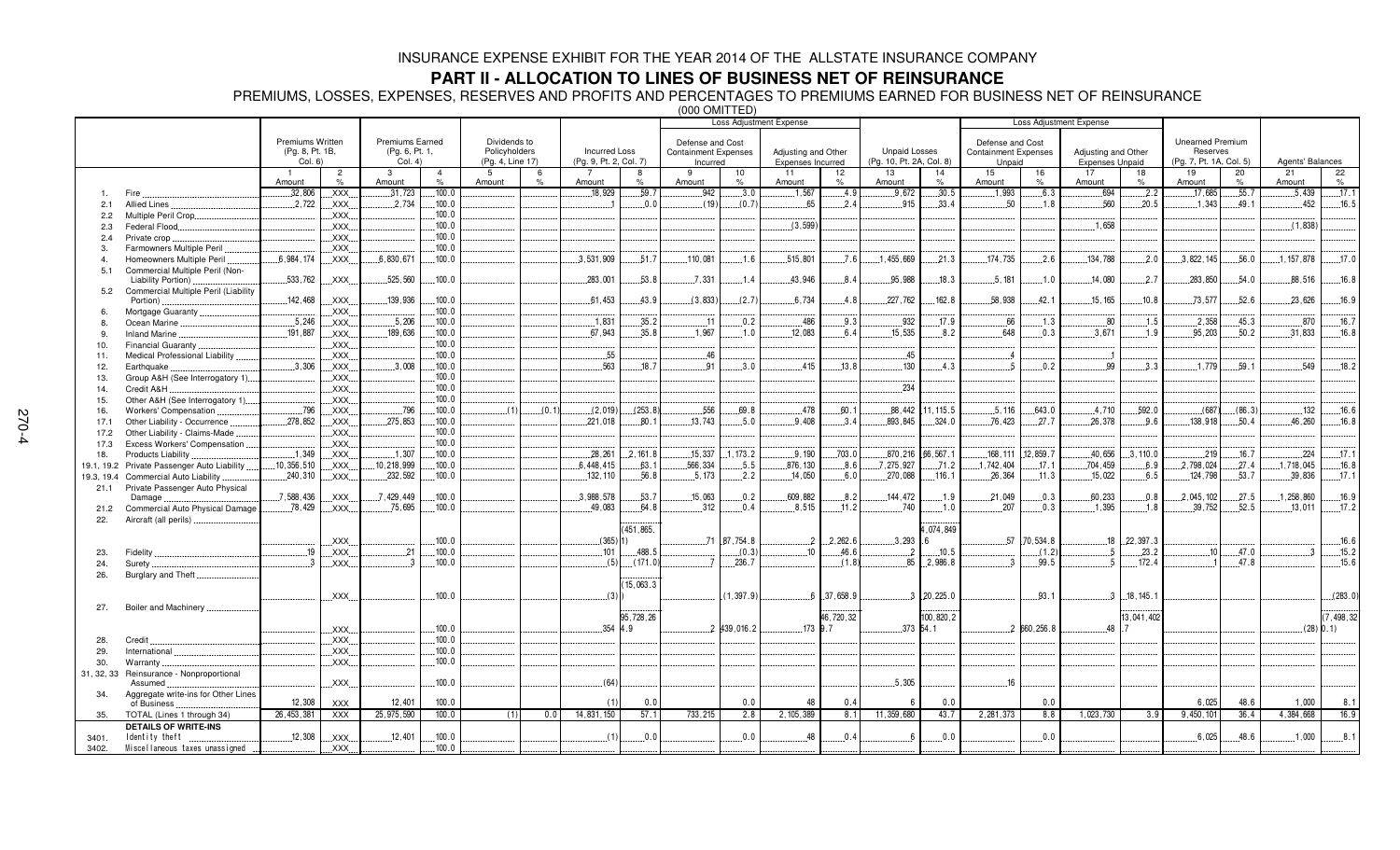|      |                                    |        | <b>XXX</b> |        |                  |  |     |  |  |  |     |       |      |  |
|------|------------------------------------|--------|------------|--------|------------------|--|-----|--|--|--|-----|-------|------|--|
| 3498 | Summary of remaining write-ins for |        |            |        |                  |  |     |  |  |  |     |       |      |  |
|      | Line 34 from overflow page.        |        | .XXX.      |        | 100 <sub>1</sub> |  |     |  |  |  |     |       |      |  |
|      | Totals (Lines 3401 thru 3403 plus  |        |            |        |                  |  |     |  |  |  |     |       |      |  |
|      | 3498)(Line 34 above)               | 12,308 | XXX        | 12.401 | 100.0            |  | 0.0 |  |  |  | 0.0 | 6.025 | .000 |  |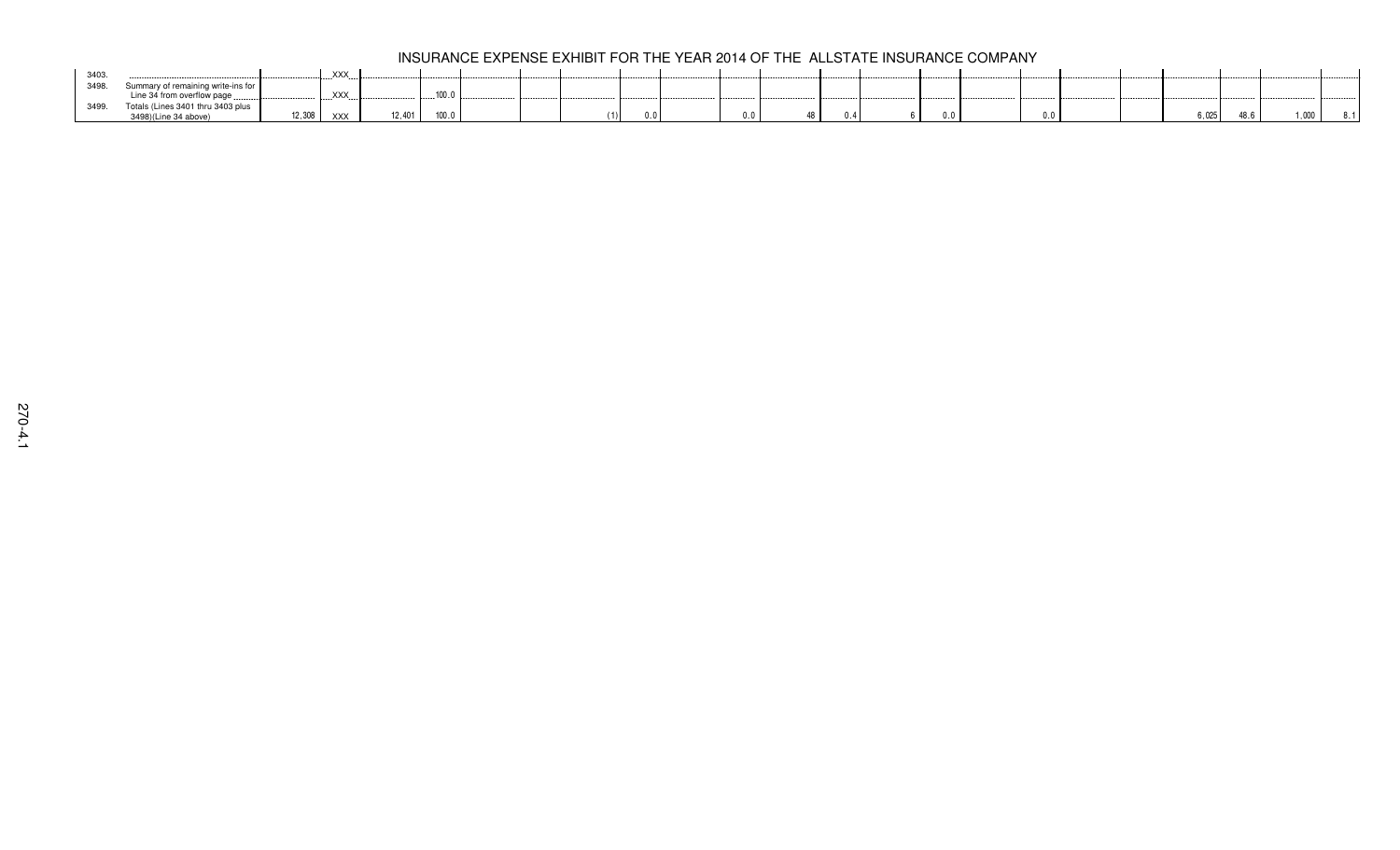## **PART II - ALLOCATION TO LINES OF BUSINESS NET OF REINSURANCE (Continued)**

PREMIUMS, LOSSES, EXPENSES, RESERVES AND PROFITS AND PERCENTAGES TO PREMIUMS EARNED FOR BUSINESS NET OF REINSURANCE

|                |                                      |                                                                                                                                                                             |           |            |            |                                                                                                                                                           |            |                                                           |                     | $\sim$ $\sim$ $\sim$ $\sim$ $\sim$ $\sim$                               |                     |                                                                   |                |                                                                          |                     |                                                                                                 |               |                                                                  |                             |                  |
|----------------|--------------------------------------|-----------------------------------------------------------------------------------------------------------------------------------------------------------------------------|-----------|------------|------------|-----------------------------------------------------------------------------------------------------------------------------------------------------------|------------|-----------------------------------------------------------|---------------------|-------------------------------------------------------------------------|---------------------|-------------------------------------------------------------------|----------------|--------------------------------------------------------------------------|---------------------|-------------------------------------------------------------------------------------------------|---------------|------------------------------------------------------------------|-----------------------------|------------------|
|                |                                      | Taxes, Licenses &<br>Commission and Brokerage<br>Fees Incurred<br>Expenses Incurred<br>(IEE Pt. 1, Line<br>(IEE Pt. 1, Line 2.8, Col. 2)<br>20.5, Col. 4)<br>24<br>25<br>23 |           |            |            | Other Underwriting Expenses<br>Other Acquisitions, Field<br>Supervision, and Collection<br>Expenses Incurred<br>(IEE Pt. 1, Line 25)<br>minus 2.8 Col. 2) |            | General Expenses Incurred<br>(IEE Pt. 1, Line 25, Col. 3) |                     | Other Income Less Other<br>Expenses<br>(Pg. 4, Line 15<br>minus Line 5) |                     | Pre-Tax Profit or Loss<br>Excluding All<br><b>Investment Gain</b> |                | Investment Gain<br>on Funds<br>Attributable to Insurance<br>Transactions |                     | Profit or Loss<br>Excluding<br><b>Investment Gain</b><br>Attributable to<br>Capital and Surplus |               | <b>Investment Gain</b><br>Attributable to<br>Capital and Surplus | <b>Total Profit or Loss</b> |                  |
|                |                                      |                                                                                                                                                                             |           |            |            |                                                                                                                                                           |            |                                                           |                     |                                                                         |                     |                                                                   |                |                                                                          |                     |                                                                                                 |               |                                                                  |                             |                  |
|                |                                      |                                                                                                                                                                             | $\%$      |            | 26<br>$\%$ | 27<br>Amount                                                                                                                                              | 28<br>$\%$ | 29<br>Amount                                              | 30<br>$\frac{9}{6}$ | 31                                                                      | 32<br>$\frac{9}{6}$ | 33<br>Amount                                                      | 34<br>$\%$     | 35<br>Amount                                                             | 36<br>$\frac{1}{2}$ | 37                                                                                              | 38<br>$\%$    | 39<br>40<br>Amount<br>$\%$                                       | 41<br>Amount                | 42<br>$\%$       |
|                |                                      | Amount                                                                                                                                                                      |           | Amount     |            |                                                                                                                                                           |            |                                                           |                     | Amount                                                                  |                     |                                                                   |                |                                                                          |                     | Amount                                                                                          |               |                                                                  |                             |                  |
| 1              | Fire.                                | .5,398                                                                                                                                                                      | .17.0     | .970       | 3.1        | 802                                                                                                                                                       | 2.5        | .2,816                                                    | .8.9                | .85                                                                     | .0.3                | .385                                                              | .1.2           | .949                                                                     | .3.0                | .1.334                                                                                          | 4.2           | .1,235<br>3.9                                                    | .2,569                      | .8.1             |
| 2.1            | Allied Lines                         | .295                                                                                                                                                                        | .10.8     | (49)       | (1.8)      | 148                                                                                                                                                       | .5.4       | .288                                                      | .10.5               |                                                                         | .0.2                | .2.013                                                            | .73.6          | 125                                                                      | 4.6                 | .2.138                                                                                          | .78.2         | .113<br>4.1                                                      | 2.251                       | .82.3            |
| 2.2            | Multiple Peril Crop                  |                                                                                                                                                                             |           |            |            |                                                                                                                                                           |            |                                                           |                     |                                                                         |                     |                                                                   |                |                                                                          |                     |                                                                                                 |               |                                                                  |                             |                  |
| 2.3            | Federal Flood                        | (439)                                                                                                                                                                       |           | .371       |            | (19, 723)                                                                                                                                                 |            | (9.927)                                                   |                     |                                                                         |                     | .33.317                                                           |                | .260                                                                     |                     | .33.577                                                                                         |               | .59                                                              | .33,637                     |                  |
| 2.4.           | Private crop.                        |                                                                                                                                                                             |           |            |            |                                                                                                                                                           |            |                                                           |                     |                                                                         |                     |                                                                   |                |                                                                          |                     |                                                                                                 |               |                                                                  |                             |                  |
| 3.             | Farmowners Multiple Peril            |                                                                                                                                                                             |           |            |            |                                                                                                                                                           |            |                                                           |                     |                                                                         |                     |                                                                   |                |                                                                          |                     |                                                                                                 |               |                                                                  |                             |                  |
| $\overline{4}$ | Homeowners Multiple Peril            | .870.464                                                                                                                                                                    | .12.7     | 186.106    | .2.7       | .399,086                                                                                                                                                  | .5.8       | 296.776                                                   | .4.3                | 44.879                                                                  | 0.7                 | .965.328                                                          | .14.1          | 173,849                                                                  | 2.5                 | 1, 139, 177                                                                                     | .16.7         | 248.745<br>.3.6                                                  | 1,387,922                   | .20.3            |
| 5.1            | Commercial Multiple Peril (Non-      |                                                                                                                                                                             |           |            |            |                                                                                                                                                           |            |                                                           |                     |                                                                         |                     |                                                                   |                |                                                                          |                     |                                                                                                 |               |                                                                  |                             |                  |
|                | Liability Portion)                   | .62,601                                                                                                                                                                     | .11.9     | 13,295     | .2.5       | 39,273                                                                                                                                                    | .7.5       | 43.381                                                    | 8.3                 | .4.383                                                                  | 0.8                 | .37.114                                                           | .7.1           | 11,404                                                                   | 2.2                 | 48,518                                                                                          | 9.2           | 18,845<br>3.6                                                    | 67,364                      | .12.8            |
| 5.2            | Commercial Multiple Peril (Liability |                                                                                                                                                                             |           |            |            |                                                                                                                                                           |            |                                                           |                     |                                                                         |                     |                                                                   |                |                                                                          |                     |                                                                                                 |               |                                                                  |                             |                  |
|                | Portion)                             | .16,264                                                                                                                                                                     | .11.6     | .3.435     | .2.5       | .9.391                                                                                                                                                    | 6.7        | .11.742                                                   | 8.4                 | .834                                                                    | 0.6                 | .35,582                                                           | .25.4          | .16,581                                                                  | .11.8               | .52, 163                                                                                        | .37.3         | .9.489<br>6.8                                                    | 61,652                      | .44.1            |
| 6.             | Mortgage Guaranty.                   |                                                                                                                                                                             |           |            |            |                                                                                                                                                           |            |                                                           |                     |                                                                         |                     |                                                                   |                |                                                                          |                     |                                                                                                 |               |                                                                  |                             |                  |
| 8.             | Ocean Marine                         | 616                                                                                                                                                                         | .11.8     | .92        | .1.8       | .427                                                                                                                                                      | 8.2        | 697                                                       | 13.4                | 62                                                                      | $-1.2$              | .1.108                                                            | .21.3          | .95                                                                      | .1.8                | .1,203                                                                                          | 23.1          | .177<br>3.4                                                      | 1.380                       | .26.5            |
| 9.             | <b>Inland Marine</b>                 | .23,182                                                                                                                                                                     | .12.2     | .4.302     | .2.3       | .11,832                                                                                                                                                   | 6.2        | 12,958                                                    | 6.8                 | 673                                                                     | 0.4                 | .56,042                                                           | 29.6           | .3,017                                                                   | .1.6                | .59,059                                                                                         | .31.1         | .6,203<br>.3.3                                                   | 65,262                      | .34.4            |
|                | Financial Guaranty                   |                                                                                                                                                                             |           |            |            |                                                                                                                                                           |            |                                                           |                     |                                                                         |                     |                                                                   |                |                                                                          |                     |                                                                                                 |               |                                                                  |                             |                  |
| 10.            |                                      |                                                                                                                                                                             |           |            |            |                                                                                                                                                           |            |                                                           |                     |                                                                         |                     | (102)                                                             |                |                                                                          |                     | (99)                                                                                            |               |                                                                  |                             | (98)             |
| 11.            | Medical Professional Liability       |                                                                                                                                                                             |           |            |            |                                                                                                                                                           |            |                                                           |                     |                                                                         |                     |                                                                   |                |                                                                          |                     |                                                                                                 |               |                                                                  |                             |                  |
| 12.            | Earthquake                           | .470                                                                                                                                                                        | .15.6     | .72        | 2.4        | .177                                                                                                                                                      | .5.9       | .140                                                      | .4.7                | 17                                                                      | 0.6                 | .1,096                                                            | .36.4          | .48                                                                      | .1.6                | .1.144                                                                                          | .38.0         | .101<br>3.4                                                      | .1,245                      | .41.4            |
| 13.            | Group A&H (See Interrogatory 1)      |                                                                                                                                                                             |           |            |            |                                                                                                                                                           |            |                                                           |                     |                                                                         |                     |                                                                   |                |                                                                          |                     |                                                                                                 |               |                                                                  |                             |                  |
| 14.            | Credit A&H                           |                                                                                                                                                                             |           |            |            |                                                                                                                                                           |            |                                                           |                     |                                                                         |                     |                                                                   |                | 12                                                                       |                     | 12                                                                                              |               |                                                                  |                             | .16              |
| 15.            | Other A&H (See Interrogatory 1)      |                                                                                                                                                                             |           |            |            |                                                                                                                                                           |            |                                                           |                     |                                                                         |                     |                                                                   |                |                                                                          |                     |                                                                                                 |               |                                                                  |                             |                  |
| 16.            | Workers' Compensation                |                                                                                                                                                                             |           | .57        | . 7.1      |                                                                                                                                                           |            | .856                                                      | .107.6              | (6)                                                                     | (0.7)               | 863                                                               | 108.5          | .5,119                                                                   | 643.4               | .5.982                                                                                          | .751.9        | .1.710<br>.214.9                                                 | .7.692                      | .966.8           |
| 17.1           | Other Liability - Occurrence         | .33,650                                                                                                                                                                     | .12.2     | .5.817     | 2.1        | .18,766                                                                                                                                                   | 6.8        | .20,088                                                   | 7.3                 | .2,601                                                                  | 0.9                 | (44, 036)                                                         | (16.0)         | 52,026                                                                   | 18.9                | .7.990                                                                                          | 2.9           | .25.123<br>9.1                                                   | 33, 113                     | .12.0            |
| 17.2           | Other Liability - Claims-Made        |                                                                                                                                                                             |           |            |            |                                                                                                                                                           |            |                                                           |                     |                                                                         |                     |                                                                   |                |                                                                          |                     |                                                                                                 |               |                                                                  |                             |                  |
| 17.3           | Excess Workers' Compensation         |                                                                                                                                                                             |           |            |            |                                                                                                                                                           |            |                                                           |                     |                                                                         |                     |                                                                   |                |                                                                          |                     |                                                                                                 |               |                                                                  |                             |                  |
| 18.            | Products Liability                   | .157                                                                                                                                                                        | .12.0     | 31         | 2.4        | .61                                                                                                                                                       | .4.7       | .200                                                      | 15.3                | (386)                                                                   | (29.5)              | (52, 316)                                                         | 4,001.9        | .54,941                                                                  | 4,202.7             | 2,625                                                                                           | .200.8        | .18,521<br>.1.416.7                                              | .21,145                     | .1,617.5         |
| 19.1, 19.2     | Private Passenger Auto Liability.    | .1,096,775                                                                                                                                                                  | .10.7     | 268.373    | .2.6       | .733,919                                                                                                                                                  | .7.2       | 702,447                                                   | .6.9                | 45,916                                                                  | 0.4                 | (427, 479)                                                        | (4.2)          | .500,780                                                                 | .4.9                | 73,301                                                                                          | .0.7          | .410,381<br>.4.0                                                 | .483,682                    | 4.7              |
| 19.3, 19.4     | Commercial Auto Liability            | .28,571                                                                                                                                                                     | .12.3     | .7.412     | 3.2        | .10, 180                                                                                                                                                  | .4.4       | .30.640                                                   | .13.2               | (1,764)                                                                 | (0.8)               | .2,693                                                            | .1.2           | .18,414                                                                  | .7.9                | .21,107                                                                                         | 9.1           | .12.792<br>.5.5                                                  | .33,899                     | .14.6            |
|                | Private Passenger Auto Physical      |                                                                                                                                                                             |           |            |            |                                                                                                                                                           |            |                                                           |                     |                                                                         |                     |                                                                   |                |                                                                          |                     |                                                                                                 |               |                                                                  |                             |                  |
| 21.1           | Damage                               | 828.370                                                                                                                                                                     | 11.1      | 190.104    | 2.6        | 498.414                                                                                                                                                   | 6.7        | 516.678                                                   | 7.0                 | 41.079                                                                  | 0.6                 | 823.438                                                           | .11.1          | 26,677                                                                   | 0.4                 | 850.115                                                                                         | 11.4          | 183.979<br>2.5                                                   | 1.034.094                   | 13.9             |
|                |                                      | .9,360                                                                                                                                                                      | .12.4     | .2,092     | .2.8       | .3,351                                                                                                                                                    | .4.4       | .9.898                                                    | .13.1               | .180                                                                    | 0.2                 | (6,736)                                                           | (8.9)          | .910                                                                     | .1.2                | (5,826)                                                                                         | (7.7)         | .2,423<br>.3.2                                                   | (3, 404)                    | (4.5)            |
| 21.2           | Commercial Auto Physical Damage.     |                                                                                                                                                                             |           |            |            |                                                                                                                                                           |            |                                                           |                     |                                                                         |                     |                                                                   | .293 361,947.6 |                                                                          | 173 213,824.5       |                                                                                                 | 465 575,772.2 | .58<br>71,969.8                                                  |                             | 524 647,742.0    |
| 22.            | Aircraft (all perils)                | - 2                                                                                                                                                                         |           |            | .1.9       |                                                                                                                                                           | 4.2        |                                                           | .20.6               |                                                                         | 0.0                 | (98)                                                              |                |                                                                          |                     |                                                                                                 | (468.9)       |                                                                  |                             | (464.6)<br>(96)  |
| 23.            | Fidelity                             |                                                                                                                                                                             | .11.0     |            |            |                                                                                                                                                           |            |                                                           |                     |                                                                         |                     |                                                                   | (472.5)        |                                                                          | .3.6                | (97)                                                                                            |               | .4.3<br>$\overline{2}$                                           |                             |                  |
| 24.            | Surety.                              |                                                                                                                                                                             |           |            |            |                                                                                                                                                           |            |                                                           |                     |                                                                         |                     |                                                                   | .36.1          |                                                                          | .166.0              | - 6                                                                                             | 202.2         | .57.8                                                            |                             | .260.0           |
| 26.            | Burglary and Theft.                  |                                                                                                                                                                             |           |            |            |                                                                                                                                                           |            |                                                           |                     |                                                                         |                     |                                                                   |                |                                                                          |                     |                                                                                                 |               |                                                                  |                             |                  |
|                |                                      |                                                                                                                                                                             |           |            |            |                                                                                                                                                           |            |                                                           |                     |                                                                         |                     |                                                                   | (20, 430.1)    |                                                                          |                     |                                                                                                 | 15.032.9      |                                                                  |                             | 13.187.1         |
|                |                                      |                                                                                                                                                                             | (175.5)   |            | (36.1)     |                                                                                                                                                           | (72.4)     |                                                           | (380.4)             |                                                                         | 3.3                 | (3)                                                               |                |                                                                          | .5.397.2            | (3)                                                                                             |               | .1,845.8                                                         |                             | (2)              |
| 27.            | Boiler and Machinery                 |                                                                                                                                                                             |           |            |            |                                                                                                                                                           |            |                                                           |                     |                                                                         |                     |                                                                   |                |                                                                          |                     |                                                                                                 |               |                                                                  |                             |                  |
|                |                                      |                                                                                                                                                                             | 127,532,3 |            | 30,826,21  |                                                                                                                                                           | 50,791,52  |                                                           | 161,548,9           |                                                                         |                     |                                                                   | (513, 362,     |                                                                          | 3,484,594           |                                                                                                 | (509, 877,    | ,068,378                                                         |                             | (508, 809,       |
|                |                                      |                                                                                                                                                                             | 472 94.6  | $.114$ 8.9 |            | 188 9.7                                                                                                                                                   |            |                                                           | 598 59.5            |                                                                         | $.1$ 224,556.8      | $(1,899)$ 056.8)                                                  |                | $13 \cdot 6$                                                             |                     | $(1,887)$ 462.2)                                                                                |               |                                                                  |                             | $(1,883)$ 083.8) |
| 28.            | Credit.                              | (34)                                                                                                                                                                        |           |            |            |                                                                                                                                                           |            |                                                           |                     |                                                                         |                     | 27                                                                |                |                                                                          |                     | 27                                                                                              |               |                                                                  |                             | 27               |
| 29.            | International                        |                                                                                                                                                                             |           |            |            |                                                                                                                                                           |            |                                                           |                     |                                                                         |                     |                                                                   |                |                                                                          |                     |                                                                                                 |               |                                                                  |                             |                  |
| 30.            | Warranty                             |                                                                                                                                                                             |           |            |            |                                                                                                                                                           |            |                                                           |                     |                                                                         |                     |                                                                   |                |                                                                          |                     |                                                                                                 |               |                                                                  |                             |                  |
| 31, 32, 33     | Reinsurance - Nonproportional        |                                                                                                                                                                             |           |            |            |                                                                                                                                                           |            |                                                           |                     |                                                                         |                     |                                                                   |                |                                                                          |                     |                                                                                                 |               |                                                                  |                             |                  |
|                | Assumed                              |                                                                                                                                                                             |           |            |            |                                                                                                                                                           |            |                                                           |                     |                                                                         |                     | 64                                                                |                | .270                                                                     |                     | .334                                                                                            |               | 91                                                               |                             | 425              |
| 34.            | Aggregate write-ins for Other Lines  |                                                                                                                                                                             |           |            |            |                                                                                                                                                           |            |                                                           |                     |                                                                         |                     |                                                                   |                |                                                                          |                     |                                                                                                 |               |                                                                  |                             |                  |
|                | of Business                          | 1.409                                                                                                                                                                       | 11.4      | 622        | 5.0        | 715                                                                                                                                                       | 5.8        | 549                                                       | 4.4                 | 83                                                                      | 0.7                 | 9.142                                                             | 73.7           | 178                                                                      | 1.4                 | 9,320                                                                                           | 75.2          | 383<br>3.1                                                       | 9,703                       | 78.2             |
| 35.            | TOTAL (Lines 1 through 34)           | 2,977,582                                                                                                                                                                   | 11.5      | 683,224    | 2.6        | 1,707,008                                                                                                                                                 | 6.6        | 1,640,829                                                 | 6.3                 | 138,641                                                                 | 0.5                 | 1,435,835                                                         | 5.5            | 865,850                                                                  | 3.3                 | 2,301,684                                                                                       | 8.9           | 940,440<br>3.6                                                   | 3, 242, 124                 | 12.5             |
|                | <b>DETAILS OF WRITE-INS</b>          |                                                                                                                                                                             |           |            |            |                                                                                                                                                           |            |                                                           |                     |                                                                         |                     |                                                                   |                |                                                                          |                     |                                                                                                 |               |                                                                  |                             |                  |
| 3401.          | Identity theft                       | .1.409                                                                                                                                                                      | .11.4     | .320       | 2.6        | 715                                                                                                                                                       | .5.8       | .549                                                      | .4.4                | .83                                                                     | .0.7                | 9.444                                                             | .76.1          | 178                                                                      | 1.4                 | .9,622                                                                                          | .77.6         | 383<br>.3.1                                                      | .10,005                     | 80.7             |
|                | Miscellaneous taxes unassigned       |                                                                                                                                                                             |           | .302       |            |                                                                                                                                                           |            |                                                           |                     |                                                                         |                     | (302)                                                             |                |                                                                          |                     | (302)                                                                                           |               |                                                                  |                             | (302)            |
| 3402.          |                                      |                                                                                                                                                                             |           |            |            |                                                                                                                                                           |            |                                                           |                     |                                                                         |                     |                                                                   |                |                                                                          |                     |                                                                                                 |               |                                                                  |                             |                  |
| 3403.          |                                      |                                                                                                                                                                             |           |            |            |                                                                                                                                                           |            |                                                           |                     |                                                                         |                     |                                                                   |                |                                                                          |                     |                                                                                                 |               |                                                                  |                             |                  |
| 3498.          | Summary of remaining write-ins for   |                                                                                                                                                                             |           |            |            |                                                                                                                                                           |            |                                                           |                     |                                                                         |                     |                                                                   |                |                                                                          |                     |                                                                                                 |               |                                                                  |                             |                  |
|                | Line 34 from overflow page           |                                                                                                                                                                             |           |            |            |                                                                                                                                                           |            |                                                           |                     |                                                                         |                     |                                                                   |                |                                                                          |                     |                                                                                                 |               |                                                                  |                             |                  |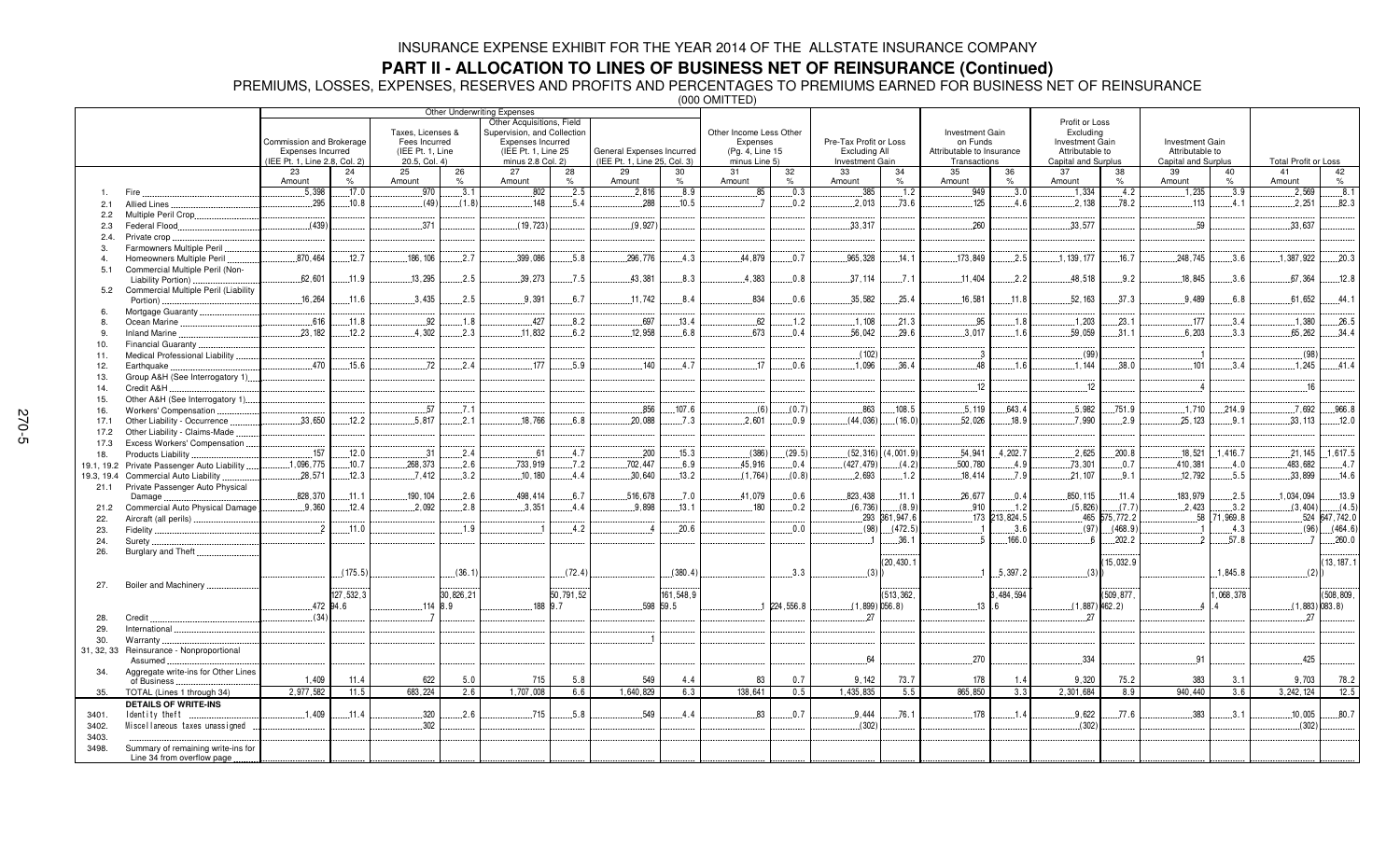|      | INSURANCE EXPENSE EXHIBIT FOR THE YEAR 2014 OF THE ALLSTATE INSURANCE COMPANY                                                                                                                |                         |  |  |  |  |  |  |     |  |  |    |  |  |               |  |     |  |  |       |  |  |  |       |  |
|------|----------------------------------------------------------------------------------------------------------------------------------------------------------------------------------------------|-------------------------|--|--|--|--|--|--|-----|--|--|----|--|--|---------------|--|-----|--|--|-------|--|--|--|-------|--|
| 2400 | Totals (Lines 3401 thru 3403 plus                                                                                                                                                            | $^{\circ}$ $\Lambda$ 00 |  |  |  |  |  |  | 549 |  |  | 83 |  |  | $\bigcap$ 142 |  | 178 |  |  | 9.320 |  |  |  | 1.703 |  |
|      | NOTE: THE ALLOCATION OF INVESTMENT INCOME FROM CAPITAL AND SURPLUS BY LINE OF BUSINESS MAY NOT ACCURATELY REFLECT THE PROFITABILITY OF A PARTICULAR LINE FOR USE IN THE RATE MAKING PROCESS. |                         |  |  |  |  |  |  |     |  |  |    |  |  |               |  |     |  |  |       |  |  |  |       |  |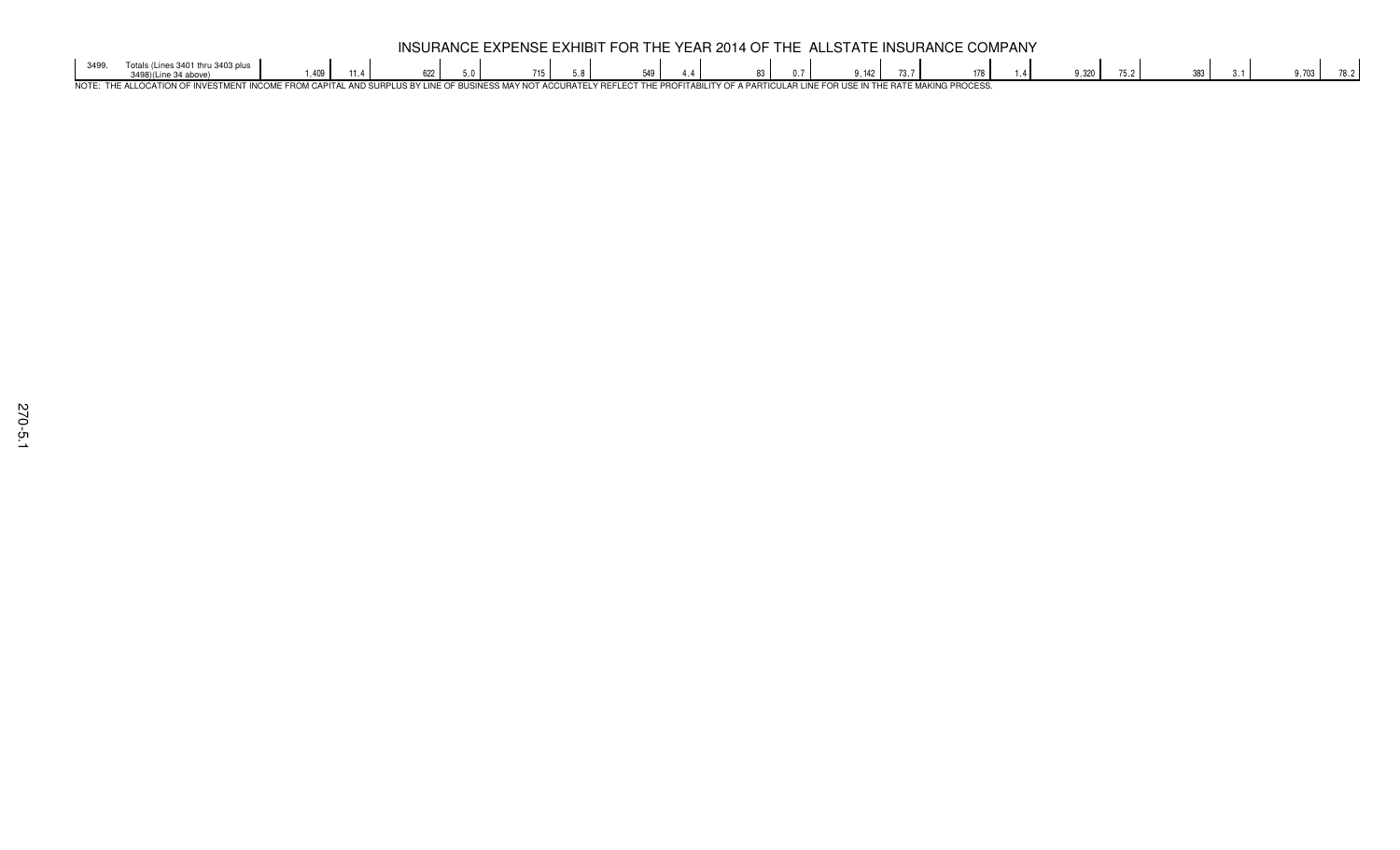### **PART III - ALLOCATION TO LINES OF DIRECT BUSINESS WRITTEN**

PREMIUMS, LOSSES, EXPENSES, RESERVES AND PROFITS, AND PERCENTAGES TO PREMIUMS EARNED FOR DIRECT BUSINESS WRITTEN

|                |                                               |                        |                        |                          |        |               | <b>Loss Adjustment Expense</b> |                           |              |                             |            |                     |                     |                           |                 |                             |            | Loss Adjustment Expense |            |                         |            |                  |            |
|----------------|-----------------------------------------------|------------------------|------------------------|--------------------------|--------|---------------|--------------------------------|---------------------------|--------------|-----------------------------|------------|---------------------|---------------------|---------------------------|-----------------|-----------------------------|------------|-------------------------|------------|-------------------------|------------|------------------|------------|
|                |                                               |                        |                        |                          |        | Dividends     |                                |                           |              | Defense and Cost            |            |                     |                     |                           |                 | Defense and Cost            |            |                         |            |                         |            |                  |            |
|                |                                               | Premiums Written       |                        | Premiums Earned          |        | to            |                                | <b>Incurred Loss</b>      |              | <b>Containment Expenses</b> |            | Adjusting and Other |                     | <b>Unpaid Losses</b>      |                 | <b>Containment Expenses</b> |            | Adjusting and Other     |            | <b>Unearned Premium</b> |            |                  |            |
|                |                                               | Pg. 8, Pt. 1B, Col. 1) |                        | Sch. T, Line 59, Col. 3) |        | Policyholders |                                | (Sch. T, Line 59, Col. 6) |              | Incurred                    |            | Expenses Incurred   |                     | (Sch. T, Line 59, Col. 7) |                 | Unpaid                      |            | <b>Expenses Unpaid</b>  |            | Reserves                |            | Agents' Balances |            |
|                |                                               | Amount                 | $\overline{2}$<br>$\%$ | 3                        | $\%$   | -5            | $\frac{9}{6}$                  |                           |              | 9                           | 10<br>$\%$ | 11                  | 12<br>$\frac{9}{6}$ | 13                        | 14<br>$\%$      | 15                          | 16<br>$\%$ | 17                      | 18<br>$\%$ | 19<br>Amount            | 20<br>$\%$ | 21<br>Amount     | 22<br>$\%$ |
|                |                                               | 1.154                  | XXX.                   | Amount<br>1.175          | .100.0 | Amount        |                                | Amount<br>.536            | $\%$<br>45.6 | Amount<br>(42)              | (3.6)      | Amount              | (4.6)               | Amount<br>.502            | .42.7           | Amount<br>10                | 0.9        | Amount<br>.217          | .18.5      | .586                    | 49.8       | (48)             | (4.1)      |
|                | Fire                                          | .2.718                 |                        | .2.731                   | .100.0 |               |                                | .509                      | .18.6        | (13)                        | (0.5)      | (54)<br>.69         | 2.5                 | .307                      | .11.2           |                             | .0.2       | 545                     | .19.9      | .1.342                  | .49.1      | (114)            | (4.2)      |
| 2.1            | <b>Allied Lines</b><br>Multiple Peril Crop    |                        | XXX.                   |                          | 100.0  |               |                                |                           |              |                             |            |                     |                     |                           |                 |                             |            |                         |            |                         |            |                  |            |
| 2.2<br>2.3     | Federal Flood                                 | .294,720               | XXX.<br>XXX.           | .300,667                 | 100.0  |               |                                | .35.515                   | .11.8        |                             |            | .2.310              | 0.8                 | 4.958                     | .1.6            |                             |            | .1.658                  | 06         | .179.187                | 59.6       | (12, 315)        | (4.1)      |
| 2.4            | Private crop.                                 |                        | XXX.                   |                          | 100.0  |               |                                |                           |              |                             |            |                     |                     |                           |                 |                             |            |                         |            |                         |            |                  |            |
| 3.             | Farmowners Multiple Peril                     |                        | XXX                    |                          | .100.0 |               |                                |                           |              |                             |            |                     |                     |                           |                 |                             |            |                         |            |                         |            |                  |            |
|                | Homeowners Multiple Peril                     | .2,416,395             | XXX.                   | .2,475,922               | .100.0 |               |                                | 1,057,022                 | 42.7         | .36,199                     | .1.5       | 161,095             | 6.5                 | .629,296                  | .25.4           | 89,657                      | .3.6       | .63,064                 | .2.5       | 1,244,947               | .50.3      | (100, 971)       | (4.1)      |
| 5.1            | Commercial Multiple Peril (Non-               |                        |                        |                          |        |               |                                |                           |              |                             |            |                     |                     |                           |                 |                             |            |                         |            |                         |            |                  |            |
|                | Liability Portion)                            | .235,542               | XXX.                   | .236,415                 | .100.0 |               |                                | 119,610                   | .50.6        | .2.588                      | .1.1       | 19,533              | 8.3                 | 66.970                    | .28.3           | .3.254                      | 1.4        | .9,000                  | 3.8        | 118,521                 | .50.1      | (9,842)          | (4.2)      |
| 5.2            | Commercial Multiple Peril (Liability          |                        |                        |                          |        |               |                                |                           |              |                             |            |                     |                     |                           |                 |                             |            |                         |            |                         |            |                  |            |
|                | Portion)                                      | .66,613                | XXX.                   | .66, 105                 | .100.0 |               |                                | 49,527                    | .74.9        | (7,276)                     | (11.0)     | .5.849              | 8.8                 | 193, 315                  | .292.4          | .48, 187                    | .72.9      | .13.996                 | .21.2      | .33,613                 | .50.8      | (2,783)          | (4.2)      |
| 6.             | Mortgage Guaranty.                            |                        | XXX.                   |                          | 100.0  |               |                                |                           |              |                             |            |                     |                     |                           |                 |                             |            |                         |            |                         |            |                  |            |
| 8.             | Ocean Marine                                  | .736                   | XXX.                   | 797                      | .100.0 |               |                                | .74                       | .9.3         | $\cdot$ .2                  | .0.2       | .46                 | .5.7                | .29                       | .3.6            | $\cdot$ 2                   | .0.2       | .19                     | .2.4       | .321                    | .40.3      | (31)             | (3.9)      |
| 9              | <b>Inland Marine</b>                          | .64,260                | <b>XXX</b>             | 66.093                   | 100.0  |               |                                | 22,713                    | 34.4         | 650                         | .1.0       | 6.305               | 9.5                 | 5.073                     | 7.7             | 138                         | 0.2        | 2.526                   | 3.8        | 31.395                  | 47.5       | (2,685)          | (4.1)      |
| 10.            | Financial Guaranty.                           |                        | XXX                    |                          | .100.0 |               |                                |                           |              |                             |            |                     |                     |                           |                 |                             |            |                         |            |                         |            |                  |            |
| 11.            | Medical Professional Liability.               |                        | XXX.                   |                          | .100.0 |               |                                |                           |              |                             |            |                     |                     |                           |                 |                             |            |                         |            |                         |            |                  |            |
| 12.            | Earthquake                                    | 1,320                  | XXX.                   | .1,266                   | .100.0 |               |                                | .267                      | .21.1        | .31                         | .2.4       | .395                | .31.2               | .103                      | .8.1            |                             | .0.3       | .86                     | 6.8        | .708                    | .56.0      | (55)             | (4.4)      |
| 13.            | Group A&H (See Interrogatory 1)               |                        | XXX.                   |                          | .100.0 |               |                                |                           |              |                             |            |                     |                     |                           |                 |                             |            |                         |            |                         |            |                  |            |
| 14.            | Credit A&H                                    |                        | XXX.                   |                          | .100.0 |               |                                |                           |              |                             |            |                     |                     | .387                      |                 |                             |            |                         |            |                         |            |                  |            |
| 15.            | Other A&H (See Interrogatory 1).              |                        | XXX.                   |                          | .100.0 |               |                                |                           |              |                             |            |                     |                     |                           |                 |                             |            |                         |            |                         |            |                  |            |
| 16.            | <b>Workers' Compensation</b>                  | .769                   | XXX.                   | .769                     | .100.0 |               |                                | (4.387)                   | (570.6)      | .63                         | .8.2       | .498                | 64.7                | 47.500                    | 6, 177.8        | 2,935                       | .381.8     | .3.980                  | .517.7     |                         |            | (32)             | (4.2)      |
| 17.1           | Other Liability - Occurrence                  | .90,259                | XXX.                   | .95,089                  | .100.0 |               |                                | .68,905                   | .72.5        | 7.456                       | .7.8       | .2,548              | 2.7                 | .538,062                  | .565.9          | .64,725                     | 68.1       | 18.485                  | 19.4       | .44,551                 | 46.9       | (3,772)          | (4.0)      |
| 17.2           | Other Liability - Claims-Made                 |                        | <b>XXX</b>             |                          | 100.0  |               |                                |                           |              |                             |            |                     |                     |                           |                 |                             |            |                         |            |                         |            |                  |            |
| 17.3           | Excess Workers' Compensation                  |                        | XXX                    |                          | .100.0 |               |                                |                           |              |                             |            |                     |                     |                           |                 |                             |            |                         |            |                         |            |                  |            |
| 18.            | Products Liability                            | .1,271                 | XXX.                   | 1,229                    | .100.0 |               |                                | .65,802                   | .5,355.6     | .27,374                     | .2,228.0   | .10,081             | .820.5              | .756,390                  | .61,562.6       | .241, 154                   | .19,627.5  | .27,583                 | 2,245.0    | 625                     | .50.9      | (53)             | (4.3)      |
| 19.1, 19.2     | Private Passenger Auto Liability              | .2, 100, 501           | XXX.                   | .2.154.945               | .100.0 |               |                                | 1,881,175                 | .87.3        | .219,320                    | .10.2      | 223, 222            | .10.4               | .5,070,806                | .235.3          | .797, 170                   | .37.0      | .414,734                | .19.2      | .511,524                | .23.7      | (87, 771)        | (4.1)      |
| 19.3, 19.4     | Commercial Auto Liability                     | .217,799               | XXX.                   | .208,409                 | 100.0  |               |                                | 128, 263                  | .61.5        | .5.478                      | .2.6       | .10,883             | .5.2                | .218,781                  | .105.0          | .20,597                     | .9.9       | .11,770                 | .5.6       | .112,406                | .53.9      | (9, 101)         | (4.4)      |
| 21.1           | Private Passenger Auto Physical               |                        |                        |                          |        |               |                                |                           |              |                             |            |                     |                     |                           |                 |                             |            |                         |            |                         |            |                  |            |
|                | Damage                                        | .1,721,214             | XXX.                   | 1,755,937                | .100.0 |               |                                | 703,974                   | 40.1         | .1,473                      | .0.1       | 130,035             | 7.4                 | 14,858                    | .0.8            | 3,538                       | .0.2       | .29,350                 | .1.7       | 419,241                 | 23.9       | (71, 922)        | (4.1)      |
| 21.2           | Commercial Auto Physical Damage.              | .66,464                | XXX.                   | .63.692                  | .100.0 |               |                                | .42,074                   | 66.1         | .215                        | .0.3       | .7,392              | .11.6               | .636                      | .1.0            | 165                         | .0.3       | .1,227                  | .1.9       | .33,633                 | .52.8      | (2,777)          | (4.4)      |
| 22.            | Aircraft (all perils)                         |                        | XXX.                   |                          | 100.0  |               |                                |                           |              |                             |            |                     |                     |                           |                 |                             |            |                         |            |                         |            |                  |            |
| 23.            | Fidelity                                      | .19                    | XXX.                   | .21                      | .100.0 |               |                                | .101                      | .488.1       |                             | (0.3)      | .10                 | .46.6               | . 5                       | .25.8           |                             | .0.1       | -5                      | 23.2       | $.10 -$                 | .47.0      | (1)              | (3.8)      |
| 24.            | Surety                                        | 3                      | XXX.                   |                          | .100.0 |               |                                |                           |              |                             |            |                     |                     | 65                        | .2,288.4        |                             | .38.3      |                         | 153.4      |                         | 48.0       |                  | (3.9)      |
| 26.            | Burglary and Theft                            |                        |                        |                          |        |               |                                |                           |              |                             |            |                     |                     |                           |                 |                             |            |                         |            |                         |            |                  |            |
|                |                                               |                        |                        |                          |        |               |                                |                           | 15,045.9     |                             |            |                     |                     |                           |                 |                             |            |                         |            |                         |            |                  |            |
|                |                                               |                        | XXX.                   |                          | .100.0 |               |                                | (3)                       |              |                             | (1, 403.6) | .6                  | .37,659.0           |                           | $.3$ .20, 191.2 |                             | .89.3      | 3                       | 18, 145.   |                         |            |                  | .71.3      |
| 27.            | Boiler and Machinery                          | 4.449                  | XXX.                   | 4.047                    | .100.0 |               |                                | .1.921                    | 47.5         |                             | .0.0       | .173                | 4.3                 | 494                       | 12.2            |                             | .0.1       | 48                      | 1.2        | 2.276                   | .56.2      | (186)            | (4.6)      |
| 28.            | Credit                                        |                        | XXX.                   |                          | .100.0 |               |                                |                           |              |                             |            |                     |                     |                           |                 |                             |            |                         |            |                         |            |                  |            |
| 29.            | International                                 |                        | XXX.                   |                          | .100.0 |               |                                |                           |              |                             |            |                     |                     |                           |                 |                             |            |                         |            |                         |            |                  |            |
| 30.            | Warranty                                      |                        | XXX.                   |                          | 100.0  |               |                                |                           |              |                             |            |                     |                     |                           |                 |                             |            |                         |            |                         |            |                  |            |
| 34.            | Aggregate write-ins for Other Lines           | 2,707                  | <b>XXX</b>             | 2,807                    | 100.0  |               |                                |                           | 0.0          |                             | 0.0        | 16                  | 0.6                 |                           | 0.0             |                             | 0.0        |                         |            | 1,308                   | 46.6       | (113)            | (4.0)      |
|                | of Business                                   | 7.288.913              | <b>XXX</b>             | 7,438,119                | 100.0  |               |                                | 4, 173, 597               | 56.1         | 293.519                     | 3.9        | 580.411             | 7.8                 | 7,548,540                 | 101.5           | 1,271,546                   | 17.1       | 598,301                 | 8.0        | 2,736,194               | 36.8       | (304.572)        | (4.1)      |
| 35.            | TOTAL (Lines 1 through 34)                    |                        |                        |                          |        |               |                                |                           |              |                             |            |                     |                     |                           |                 |                             |            |                         |            |                         |            |                  |            |
|                | <b>DETAILS OF WRITE-INS</b><br>Identity theft | .2,707                 | XXX.                   | .2,807                   | .100.0 |               |                                |                           | .0.0         |                             | .0.0       | 16                  | 0.6                 |                           | .0.0            |                             | 0.0        |                         |            | .1,308                  | .46.6      | (113)            | (4.0)      |
| 3401.          | Miscellaneous taxes unassigned                |                        | XXX.                   |                          | 100.0  |               |                                |                           |              |                             |            |                     |                     |                           |                 |                             |            |                         |            |                         |            |                  |            |
| 3402.<br>3403. |                                               |                        | XXX.                   |                          |        |               |                                |                           |              |                             |            |                     |                     |                           |                 |                             |            |                         |            |                         |            |                  |            |
| 3498.          | Summary of remaining write-ins for            |                        |                        |                          |        |               |                                |                           |              |                             |            |                     |                     |                           |                 |                             |            |                         |            |                         |            |                  |            |
|                | Line 34 from overflow page                    |                        | XXX.                   |                          | .100.0 |               |                                |                           |              |                             |            |                     |                     |                           |                 |                             |            |                         |            |                         |            |                  |            |
| 3499.          | Totals (Lines 3401 thru 3403 plus             |                        |                        |                          |        |               |                                |                           |              |                             |            |                     |                     |                           |                 |                             |            |                         |            |                         |            |                  |            |
|                | 3498)(Line 34 above)                          | 2,707                  | <b>XXX</b>             | 2,807                    | 100.0  |               |                                |                           | 0.0          |                             | 0.0        | 16                  | 0.6                 |                           | 0.0             |                             | 0.0        |                         |            | 1,308                   | 46.6       | (113)            | (4.0)      |